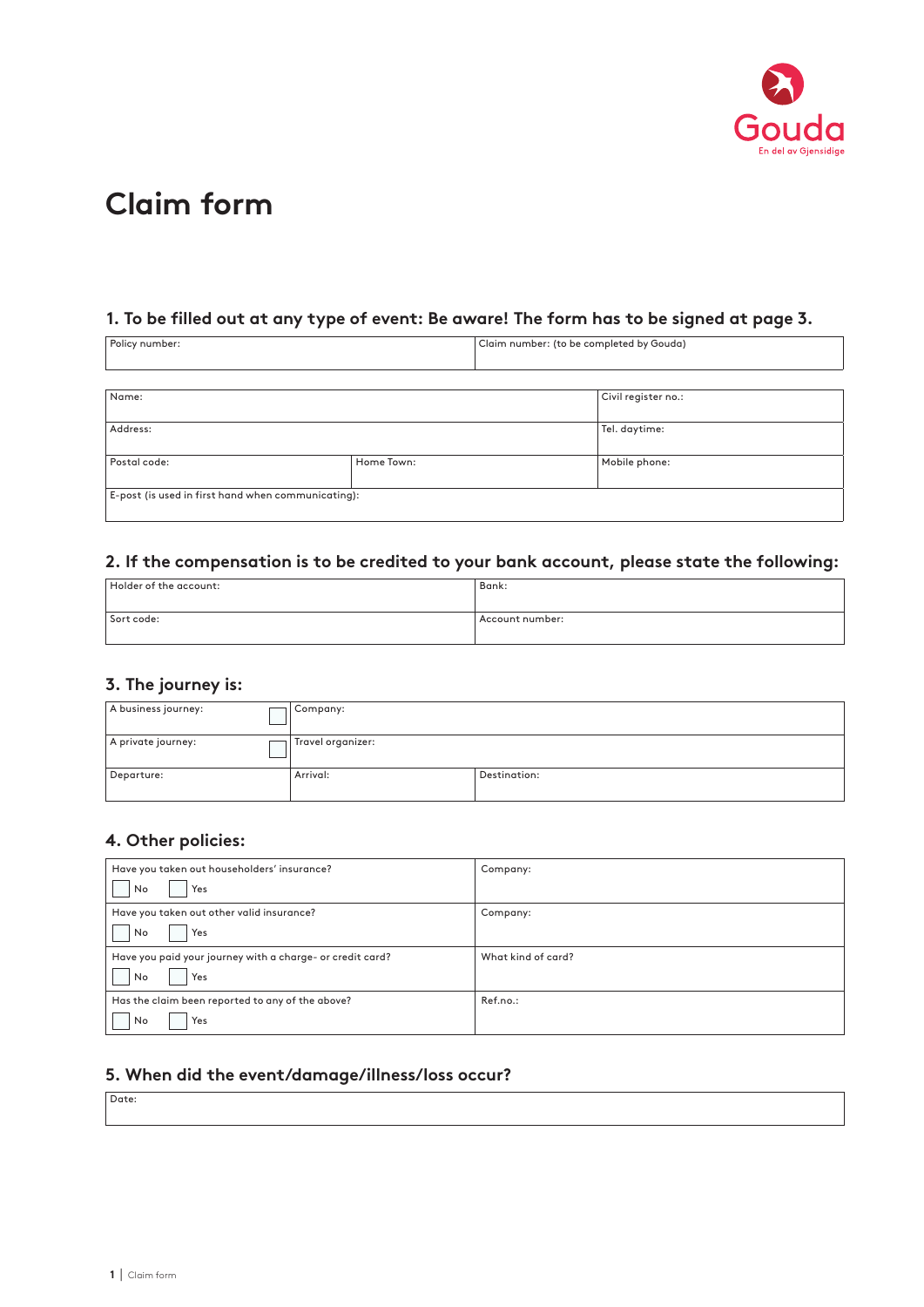### **6. Describe the event/damage/illness/loss in detail (a separate report can be added):**

A separate report can be added:

#### **7. To be filled out in the event of illness/accident:**

| What symptoms occasioned medical treatment?                |       |           | When did the symptoms occur? Date: |  |
|------------------------------------------------------------|-------|-----------|------------------------------------|--|
| When did the first medical consultation take place? Date:  |       | Provider: |                                    |  |
| Hospitalization?                                           | From: | To:       | Are You still getting treatment?   |  |
| Yes<br>No                                                  |       |           | No<br>Yes                          |  |
| Have you previously suffered from similar symptoms?        |       | When?:    |                                    |  |
| No<br>Yes                                                  |       |           |                                    |  |
| Name/address/tel. to Your own doctor:                      |       |           | Is disability to be feared?        |  |
|                                                            |       |           | No<br>Yes                          |  |
| Costs due to illness/injury etc. Enclose original receipts |       |           |                                    |  |

| Diagnose                        | Costs (Doctors fee, medicine etc.) | Amount (Currency) | Payment made? (Yes/No) |
|---------------------------------|------------------------------------|-------------------|------------------------|
|                                 |                                    |                   |                        |
|                                 |                                    |                   |                        |
|                                 |                                    |                   |                        |
|                                 |                                    |                   |                        |
|                                 |                                    |                   |                        |
|                                 |                                    |                   |                        |
|                                 |                                    |                   |                        |
|                                 |                                    |                   |                        |
|                                 |                                    |                   |                        |
|                                 |                                    |                   |                        |
|                                 |                                    |                   |                        |
| A separate report can be added: |                                    |                   |                        |

### **8. To be filled out in the event of theft/loss of luggage**

| To whom was the event reported?                      |  |                    |  |                  |            |  |
|------------------------------------------------------|--|--------------------|--|------------------|------------|--|
| Police:                                              |  | Transport company: |  | Airline company: |            |  |
| Other: Original documentation must be enclosed       |  |                    |  |                  |            |  |
| Where were the objects when the loss/damage occured? |  |                    |  |                  |            |  |
| Car:                                                 |  | Apartment:         |  | Train:           | Aeroplane: |  |
| Hotell:                                              |  | Bus:               |  | Other place:     |            |  |
| Had the luggage been checked in/deposited?           |  | By whom:           |  |                  |            |  |
| Yes<br>No                                            |  |                    |  |                  |            |  |
| Was the storage arese locked?                        |  |                    |  |                  |            |  |
| No<br>Yes                                            |  |                    |  |                  |            |  |
| Where there signs of a forced entry?                 |  | Which:             |  |                  |            |  |
| No<br>Yes                                            |  |                    |  |                  |            |  |